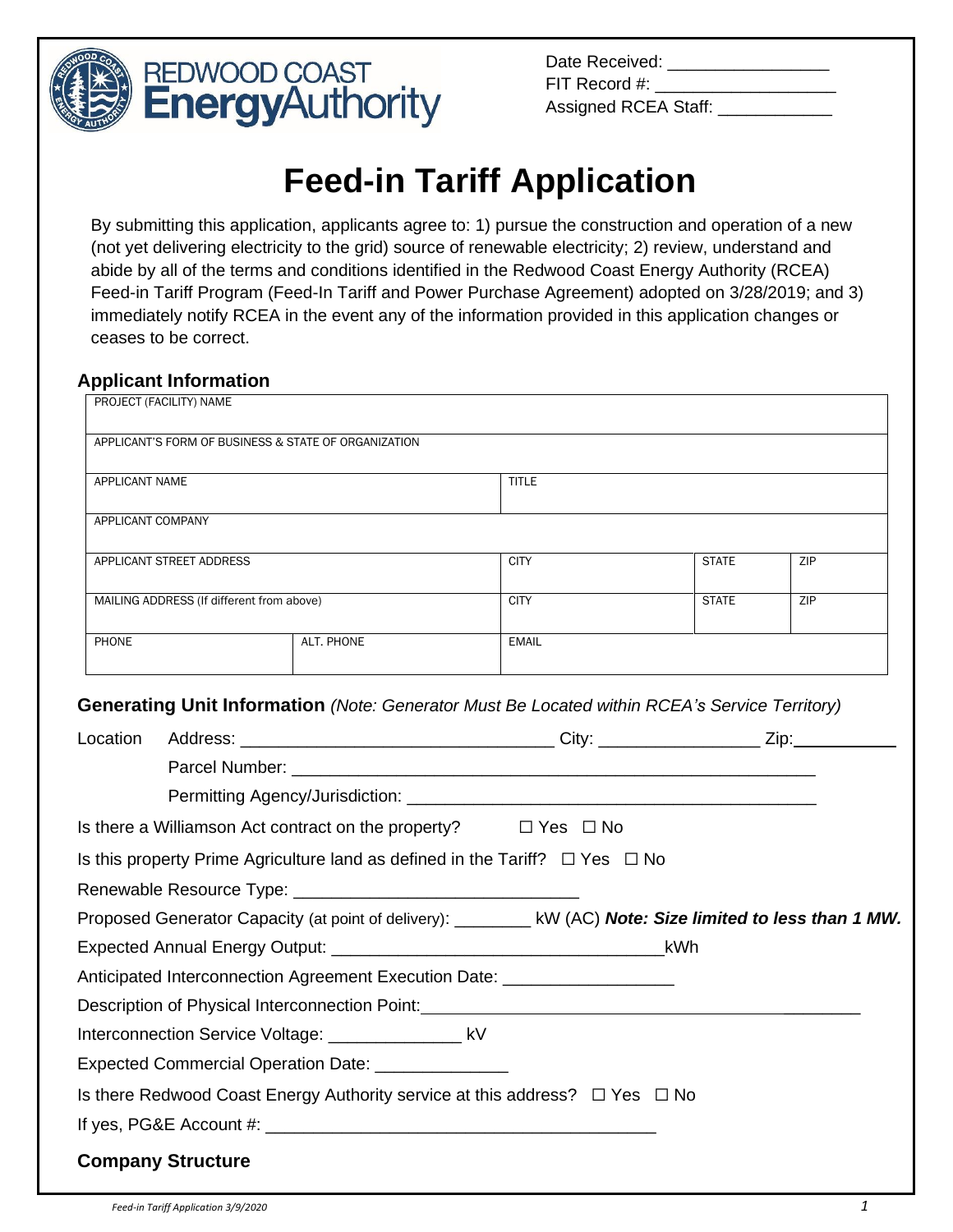If applicant is a company rather than an individual, briefly describe the ownership structure of the company, including full legal name and valid phone number of all principals:

### **Site Control**

Briefly describe the site control for this project (lease, direct ownership or other):

#### **Financial Plan**

Briefly describe your intended financing plan for the referenced generator. Identify prospective partners and intended share of ownership assigned to each: \_\_\_\_\_\_\_\_\_\_\_\_\_\_\_\_\_\_\_\_\_\_\_\_\_\_\_\_\_\_\_\_\_\_\_\_\_\_\_\_\_\_\_\_\_\_\_\_

\_\_\_\_\_\_\_\_\_\_\_\_\_\_\_\_\_\_\_\_\_\_\_\_\_\_\_\_\_\_\_\_\_\_\_\_\_\_\_\_\_\_\_\_\_\_\_\_\_\_\_\_\_\_\_\_\_\_\_\_\_\_\_\_\_\_\_\_\_\_\_\_\_\_\_\_\_\_\_\_\_\_\_\_\_\_\_ \_\_\_\_\_\_\_\_\_\_\_\_\_\_\_\_\_\_\_\_\_\_\_\_\_\_\_\_\_\_\_\_\_\_\_\_\_\_\_\_\_\_\_\_\_\_\_\_\_\_\_\_\_\_\_\_\_\_\_\_\_\_\_\_\_\_\_\_\_\_\_\_\_\_\_\_\_\_\_\_\_\_\_\_\_\_

#### **Bonus Information**

Bonuses for which you are applying and will document:  $\Box$  EnviroStor Brownfield  $\Box$  Previously Developed Site ☐ Local Business *(please describe below)*

EnviroStor Brownfield: If the project is located on an EnviroStor identified brownfield, please list the EnviroStor number, Project Name and Status:

Previously Developed Sites: If applicable, briefly describe the location where the generator will be installed:

Local Business: To qualify for the Local Business bonus, applicants must utilize a project developer and/or prime contractor which is headquartered within Humboldt County. If this bonus is desired, please list such entities, including related business addresses:

### **Generator Interconnection (PG&E)**

As the organization responsible for distribution system planning, maintenance and safety, PG&E will be your primary point of contact for all matters related to generator interconnection. Feed-in Tariff applicants will work directly with PG&E during the generator interconnection process. Applicants may access the following website for information regarding PG&E's generator interconnection process:

- [http://www.pge.com/en/b2b/energytransmissionstorage/newgenerator/index.page.](http://www.pge.com/en/b2b/energytransmissionstorage/newgenerator/index.page)
- PG&E's wholesale generator interconnection application can be accessed at the following link: <http://www.pge.com/mybusiness/customerservice/nonpgeutility/generateownpower/egi/>

\_\_\_\_\_\_\_\_\_\_\_\_\_\_\_\_\_\_\_\_\_\_\_\_\_\_\_\_\_\_\_\_\_\_\_\_\_\_\_\_\_\_\_\_\_\_\_\_\_\_\_\_\_\_\_\_\_\_\_\_\_\_\_\_\_\_\_\_\_\_\_\_\_\_\_\_\_\_\_\_\_\_\_\_\_\_\_ \_\_\_\_\_\_\_\_\_\_\_\_\_\_\_\_\_\_\_\_\_\_\_\_\_\_\_\_\_\_\_\_\_\_\_\_\_\_\_\_\_\_\_\_\_\_\_\_\_\_\_\_\_\_\_\_\_\_\_\_\_\_\_\_\_\_\_\_\_\_\_\_\_\_\_\_\_\_\_\_\_\_\_\_\_\_\_ \_\_\_\_\_\_\_\_\_\_\_\_\_\_\_\_\_\_\_\_\_\_\_\_\_\_\_\_\_\_\_\_\_\_\_\_\_\_\_\_\_\_\_\_\_\_\_\_\_\_\_\_\_\_\_\_\_\_\_\_\_\_\_\_\_\_\_\_\_\_\_\_\_\_\_\_\_\_\_\_\_\_\_\_\_\_\_

Briefly describe your progress and timeline for completing PG&E's Generator Interconnection Process:

### **Application Queue**

All applications will be accepted and queued on a first come-first served basis.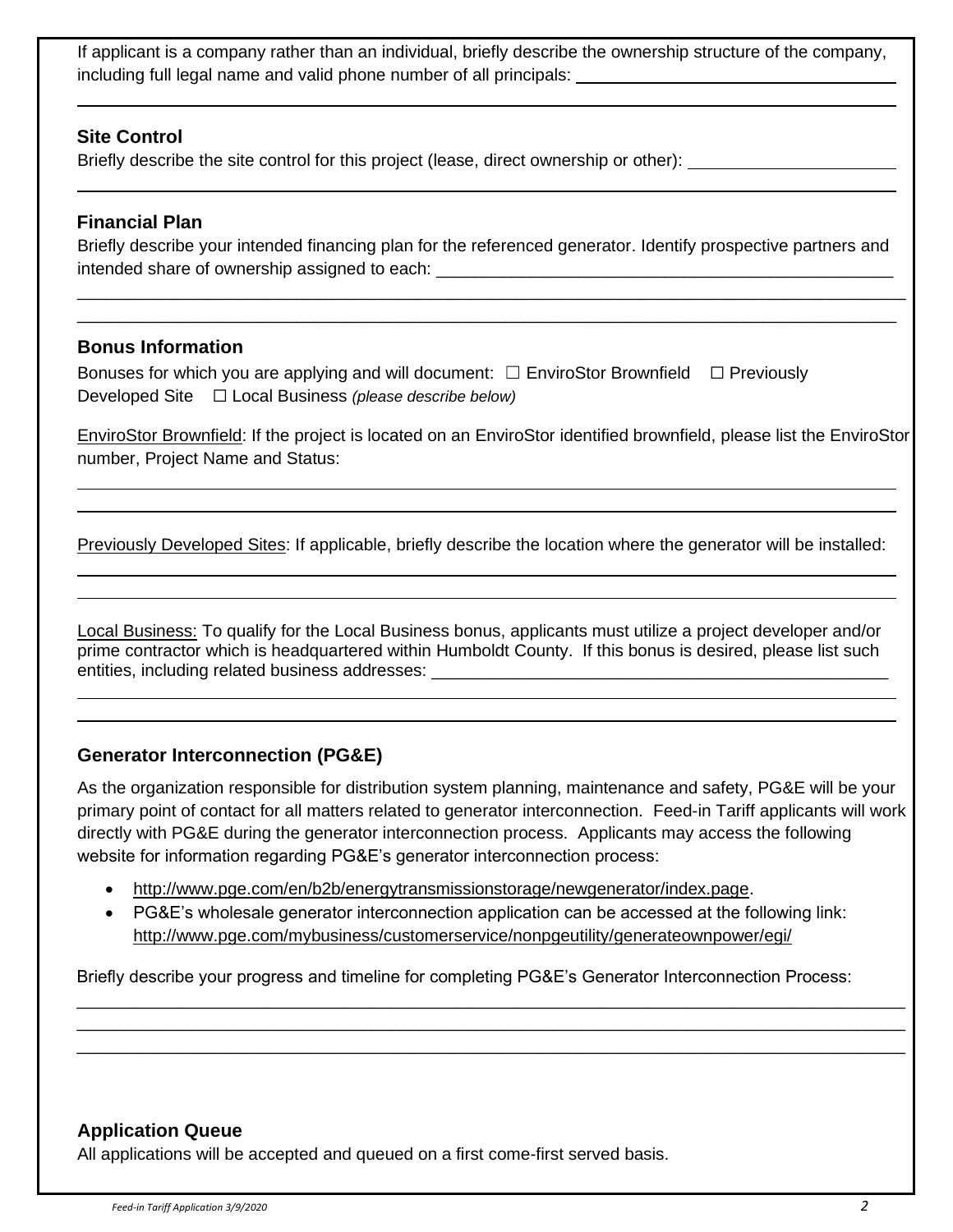#### **Fees**

As noted under Application Checklist, the reservation deposit and non-refundable application fee must be submitted as a part of this completed Feed-in Tariff application. Please remit payment by check payable to Redwood Coast Energy Authority.

Reservation deposits will be refunded once the project is constructed and delivering electricity to Redwood Coast Energy Authority. The full deposit amount will be included with the first payment for generated electricity. If the project fails to demonstrate substantial progress which results in removal from the project queue, the reservation deposit will be forfeited.

In the event that an application is deemed approved and enters the queue but is unable to proceed for lack of RCEA program funds or other reason not attributable to the applicant, the deposit will be fully refunded.

# **Milestones and Schedule**

**At RCEA's sole discretion, any project that fails to demonstrate substantial progress toward completion of any outstanding development checklist item may have its Feed-in Tariff Application rejected at any time.** Specified timelines for each milestone are listed in Appendix E of the Power Purchase Agreement.

The applicant is encouraged to coordinate with assigned RCEA staff throughout the process. Please submit additional requisite documents to the assigned RCEA staff member as such documents become available, referencing the applicant's assigned Feed-In Tariff (FIT) Record Number.

# **APPLICATION CHECKLIST**

THE FOLLOWING MUST BE COMPLETED AND SUBMITTED TO RCEA AS PART OF THE FEED-IN TARIFF APPLICATION:

- **1.** ☐ **Feed-in Tariff Application (this document)**
- **2.** ☐ **Tendered (draft) Interconnection Agreement or evidence project has passed Fast Track screening**
- **3.** ☐ **Evidence of site control throughout the Delivery Term of the Power Purchase Agreement ("PPA") and form of site control**
- **4.** ☐ **Feed-in Tariff Generation Forecast**
- **5.** ☐ **Non-Refundable Application Fee – \$500.00**
- **6.** ☐ **Reservation Deposit – Proposed Generator Capacity (total kilowatts AC) x \$4 = \$ \_\_\_\_\_\_\_\_\_** \*Please include two separate checks for the Application fee and the Reservation Deposit.

Submit completed Feed-in Tariff applications and payment to RCEA via mail:

Redwood Coast Energy Authority Attn: Feed-In Tariff 633 3rd St Eureka, CA 95501

Upon receipt of all application materials, including the payment of applicable fees and deposit amounts, RCEA will perform a completeness review of such materials within 20 business days. Incomplete applications will be rejected and returned to applicant (along with the reservation deposit) with no further processing. Applicant may resubmit application with correction of deficiencies. RCEA will approve complete applications within 30 business days of application submittal. Information received by RCEA in conjunction with this application is considered public information. RCEA will not be deemed to have accepted Applicant's offer and will not be bound by any term thereof, unless and until authorized representatives of Applicant and RCEA execute a FIT PPA. Prior to such execution, RCEA reserves the right to reject any Application, at any time and for any reason whatsoever, in its sole discretion.